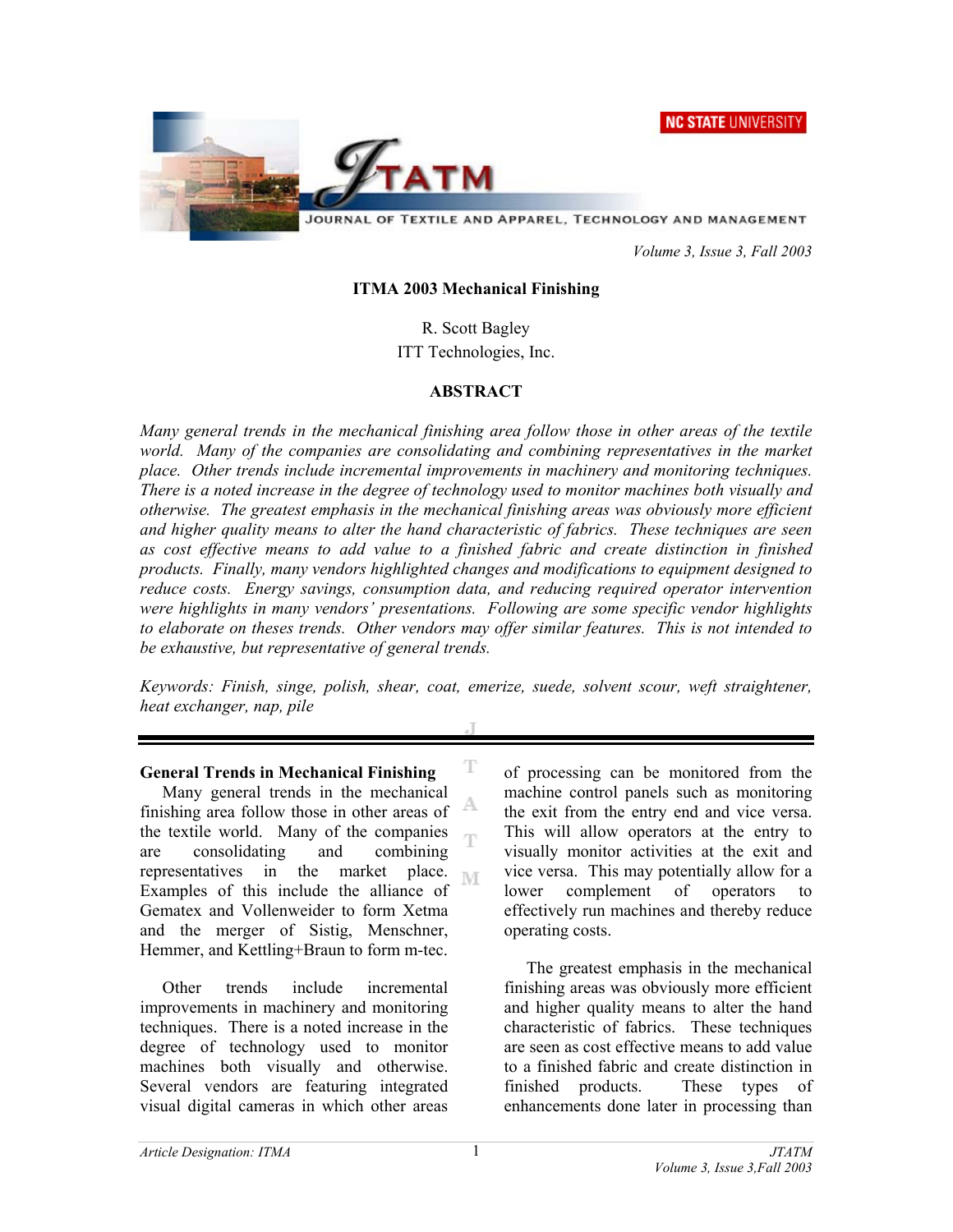fabric formation or coloration typically provide for greater flexibility and can be done with limited investment. Many vendors stressed flexibility and variation in the enhancements that could be obtained from fewer pieces of equipment.

In the knit processing world, there seemed to be a slight trend in moving towards open width processing of knit fabrics versus tubular, although many vendors were showing tubular equipment. This is somewhat driven by the needs in cutting of tubular fabrics.

Finally, many vendors highlighted changes and modifications to equipment designed to reduce costs. Energy savings, consumption data, and reducing required operator intervention were highlights in many vendors' presentations.

Following are some specific vendor highlights to elaborate on theses trends. Other vendors may offer similar features. This is not intended to be exhaustive, but representative of general trends.

### **Xetma**

Xetma is a Swiss / German corporation formed by the merger of Vollenweider and Gematex. They were showing a unique machine for the processing of open width woven and knit fabric for hand enhancement T and applying softness without excessive surface hairiness. The foundation for this  $\mathbb{A}$ machine is a rotating cylinder in a classic T napper configuration. However, in lieu of individual covered rollers, there were three M rollers in a tri star configuration at each position of 12 positions around the cylinder. Each of these three rollers can be covered by various media such as emery cloth, brushes, or napper wire. This allows for very quick style change from one media to the next and for novel finishes to be obtained by combining various media on the same fabric such as raising and emerizing. Overall, this one machine is capable of five technologies including raising, raising / emerizing, emerizing, emerizing / brush-sueding, and

brush-sueding. Napping can be accomplished with a 1:1 or 1:3 pile:counterpile ratio.



Figure 1. Xetma Multisystem XREB.



Figure 2. Xetma Multisystem XREB roll configuration.

# **Polishing**

Polishing continues to also be a viable method for adding visual distinction to finished fabrics, especially pile fabrics. Xetma highlighted their Optima XPPS Polisher, which is capable of applying two passes over the polish with a single fabric pass. This could also be combined with various other finishing techniques such as brushing and shearing.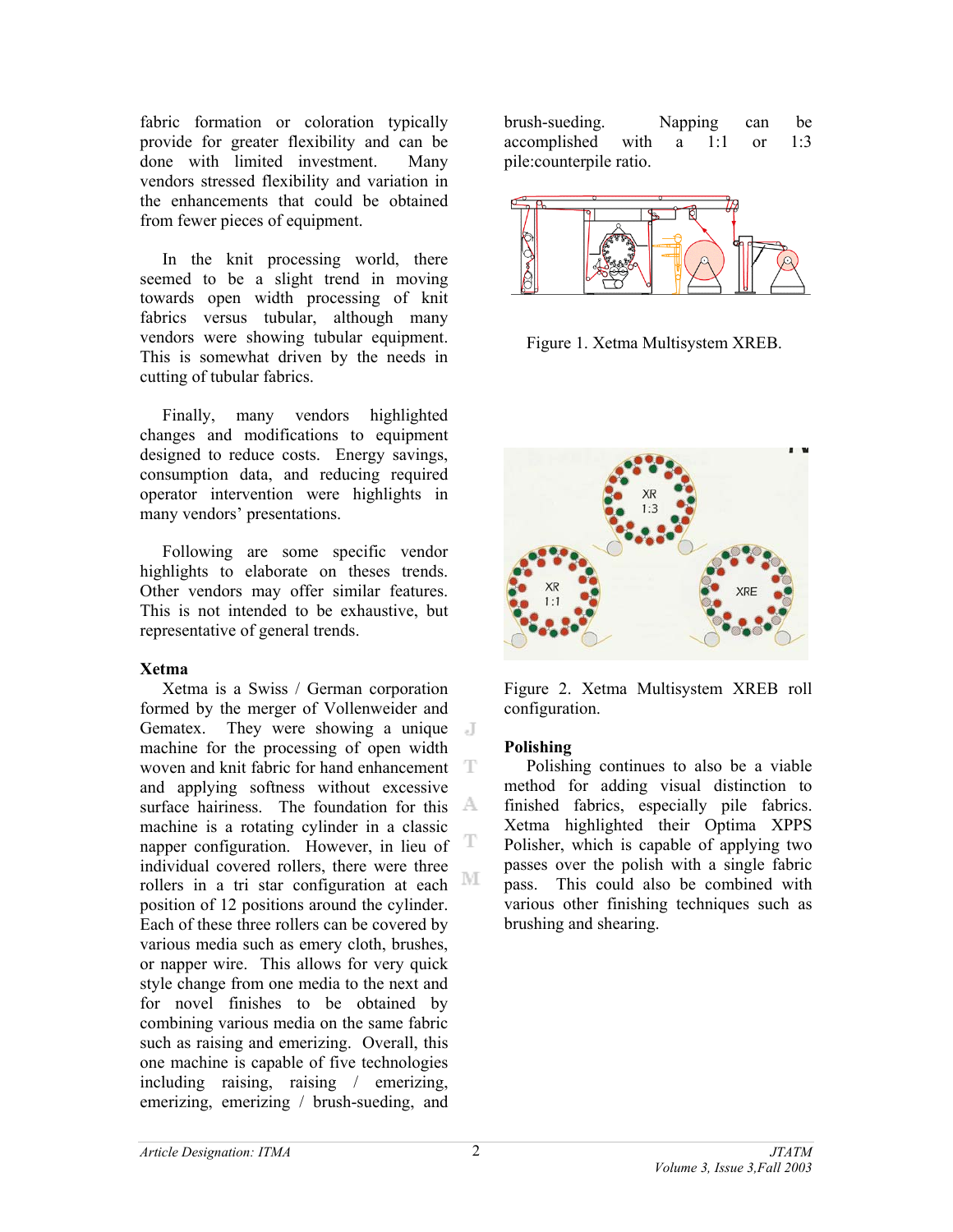

Figure 3. Xetma Optima XPPS Polisher configuration.

#### **Singeing**

Indirect singeing was also exhibited by various vendors and touted as being more uniform, easier to control, and less likely to cause defects, which can occur with direct contact with the flame. The Pyrotrop XIS was shown as an example of an indirect singer, which also combined energy efficient mixing techniques to save on process fuels. Other vendors as well as Xetma focused on new and various techniques to ensure a consistent even flame across the width of the fabric reducing the possibility of streaks and other defects. Other vendors also showed dual flame paths to accommodate any obstructions in one path.



Figure 4. Xetma Pyrotrop XIS Indirect Singer configuration.

#### **Santex Group**

The Santex Group consists of product lines Santex, Cavitec, SperatoRimar, Santex Nonwovens, Jasatech, and Thermtech. In general the representatives at Santex were stressing with their customers the need for good preparation leading up the compaction process such as relax drying and extracting. They drew a parallel to the importance of preparing fabric for dyeing. Santex also indicated a trend in the shrinkage processing moving away from rubber belt processing to felt belt processing. Although processing speeds are generally slower, the shrinkage is reported to be more permanent.

#### **NOVA Solvent Scour System**

The Santex group representatives were very excited about the NOVA solvent scour systems. This system utilizes one of the best fabric cleaning solvents, perchloroethylene. The solvent system is completely enclosed and the solvent is fully contained. It was reported that the daily release of "perc" is less than sending two men's sports coats to a commercial dry cleaners. The chemicals, waxes, dyestuffs, etc. removed from the fabric and a small amount of perc is removed from the system in the form of sludge and can be easily treated as such. There is negligible process wastewater used or generated by the system that would need treatment.

The system has proven useful in a variety of fiber types including polyester, polyamide, elastomer, rayon, Lycra. End uses include automotives, airbag fabrics, upholstery, and technical textiles, which are conducive to continuous processing. The system is flexible in design and can cater to various fabrics and bulking needs. The efficiency of removal of Silicone based chemicals is greater than 5 times that of aqueous based systems. This process is currently in use in Canada, Europe, and the United States. Owing to the greater removal of chemicals, this leads to lower emissions in subsequent finishing processes.

Residual perc is removed from the fabric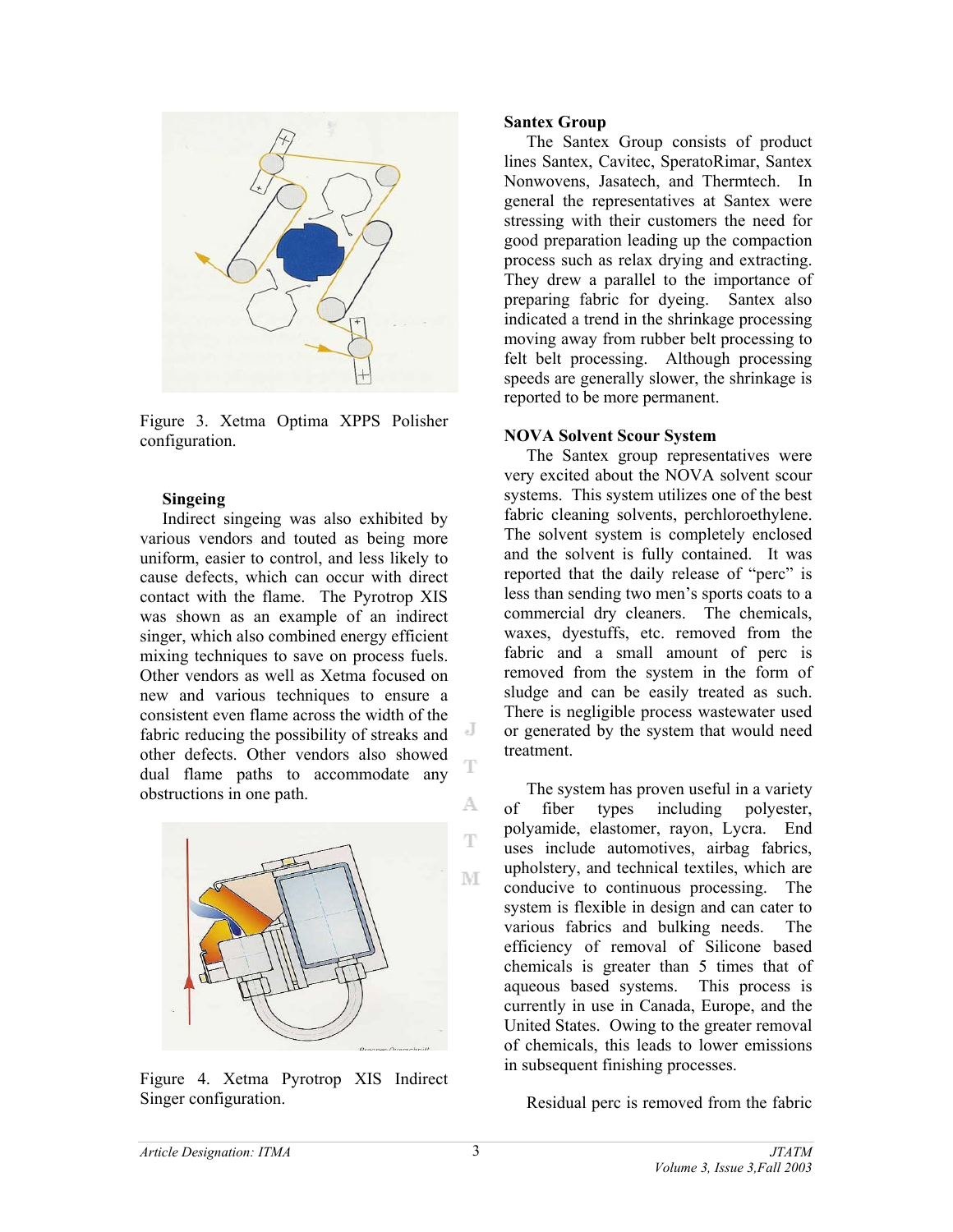in a heating / drying phase. Therefore, the fabric enters and exits dry. The energy required to remove residual perchloroethylene is much less than that of water. Data provided by the vendor indicated that approximately 10 times less energy is required to remove the perchloroethylene.

#### **m-tec**

Many manufacturers who use fabric shears face the issue of extending shear life by consistent and optimal lubrication of the shear head. M-tec has addressed this issue by use of a traversing head. The head-first emits a stream of air to remove lint and build up from the felt pad which is carried away by vacuum. The second traverse cycle applies a stream of lubrication oil. The frequency and amount of oil applied can be controlled. Additionally, the system can be programmed to apply oil only to the head at the appropriate width of the fabric. m-tec was formed by the combination of Sistig, Menschner, Hemmer, and Kettling+Braun.

### **Biancalani**

Biancalani, an Italian manufacturer, was showing a new version of their SPYRA<sup>®</sup> machine, known as the *Compact*. This is a continuous processing machine, which tumbles fabrics for softening, drying, and chemical application. It is suitable for

cotton, blends, denim, apparel, and upholstery. This machine has four chambers that oscillate back and forth and tumble the fabric. This machine, with four chambers caters to small lot processing versus its larger predecessor, the  $SPYRA^{\otimes}$ . The *Compact* has installations in China, Turkey, Italy, Spain, Belgium, and the United States.

## **Bianco**

Bianco is a manufacturer of fabric control and weft straightening devices also based in Italy. Highlights included the Digitex and Mini Digitex weft straightening devices. Developments of the sensing head for weft straighteners include automatic selection of either transparent, reflective, or both types of sensing for pattern straightening. This eliminates the need to determine which is most appropriate and removes errors caused by changes not being made during style changes. The heads also traverse back and forth to cover the entire fabric width with fewer detection heads and can automatically exclude fabric selvedges.

The design of the machine has brought the point of detection much closer to the correction zone. An integrated roller has been developed which compensates for both bow and skew on the Mini Digitex. This allows for installation in tighter areas such as tenter exits.



Figure 6. Bianco MiniDigitex and placement on tenter exit.

4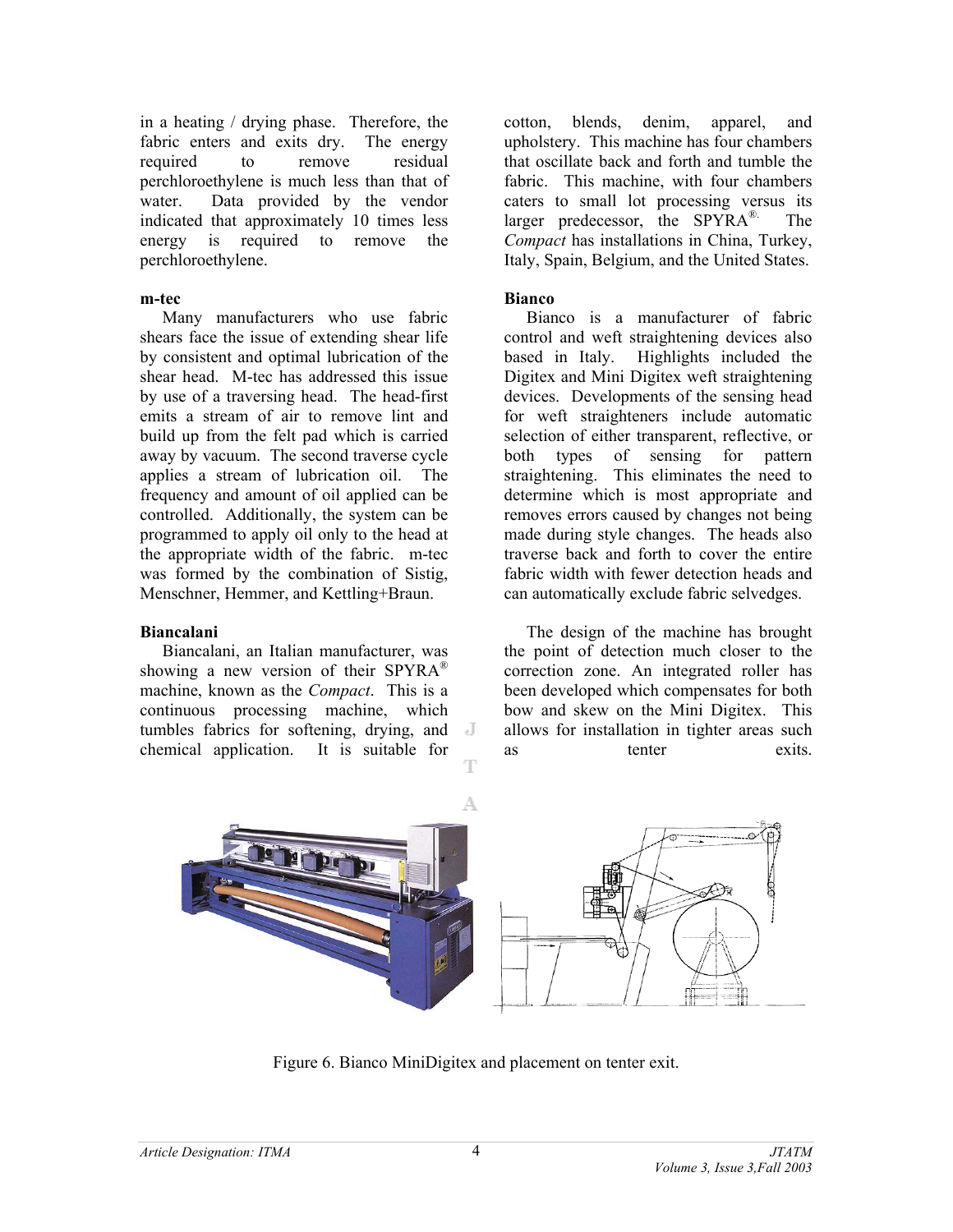### **Monforts**

Overall, improvements in tenters revolved around better and more even control of air within the tenter house. Other trends include indirect heating to accommodate for more gentle fabric needs such as Lycra. Tenter houses have been redesigned to include air chambers allowing for fewer exhaust points. This provides minimal exhaust insulation, piping, and cleaning. These were highlighted in the design modifications of the Montex 6000 Stenter / Dryer shown by Monforts.

Other recent modifications include pneumatically controlled automatic doors, which open up instead of out. This allows for accommodations in confined spaces. The Montex also includes automatic lint

cleaning via continuous belt, which runs the length of the machine. This eliminates unneeded machine stops for the cleaning of screens. This also increases energy efficiency and promotes more even heating from better air flow.

The Montex also shows a combination slot nozzle for airflow. The drives are run by inverter controlled motors eliminating drive belts and providing more precise independent control of airflow. These motors can also be automatically adjusted by sensors based on the position of the fabric relative to the nozzles. Following the focus on energy efficiency, the Montex includes a heat recovery air-air heat exchanger and also can be fitted with selvedge gluing for knit fabrics.





M

Figure 7. Monforts Montex 6000 Nozzle design and indirect heating configuration.

The Montex controls system can be outfitted with visual cameras at the entry and exit to allow for visual monitoring possibly by fewer operators. Also, the custom control system can be integrated to interface with a wireless network and be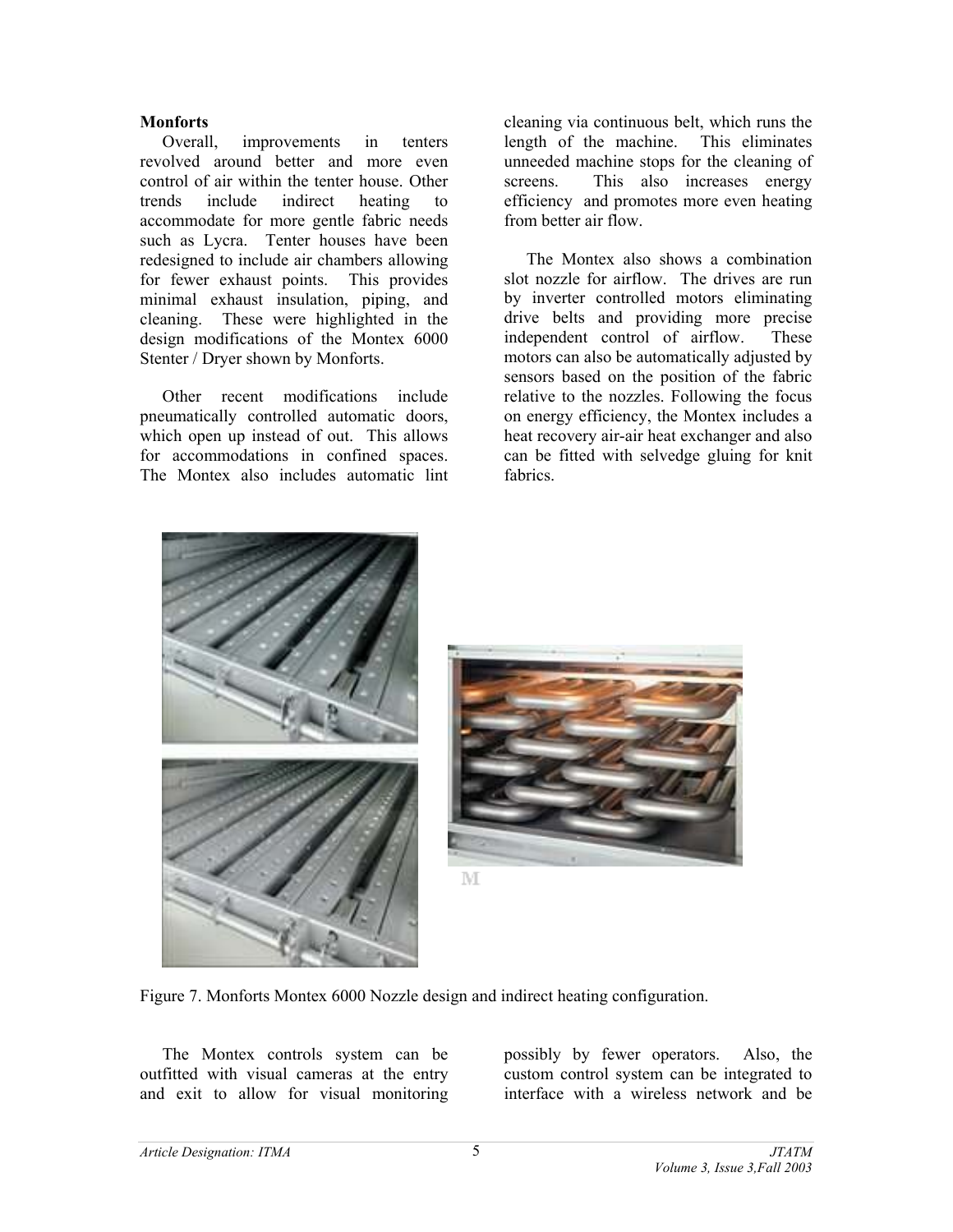monitored throughout a facility via a handheld personal digital assistant (PDA). In addition, alerts can be sent to cell phones or pagers. The Montex integrates a weft straightening unit which can be outfitted with various sensing heads. The tenter can also be equipped with an integrated cutter / winder unit on the exit.

## **Brückner**

Many of the issues addressed by Monforts in the Montex tenter line are also addressed by Brückner in the POWER LINE Stenter, the flagship of the Brückner line. Major areas of improvement include better variation, distribution, and control of airflow in the stenter house. Also changes to address energy efficiency and process efficiency have been incorporated. Brückner representatives indicated that stenter speeds are not as significant an issue as previously and flexibility is more desirable. The Power Line includes an integrated weft straightener on the entry end close to the pinning zone and also boasted visual camera monitors for quality monitoring.

Automatic filter cleaning is available accomplished by basket filters on each zone connected to a central collection chamber, which can be emptied while the stenter is  $\blacksquare$ running. Minor modifications to the stenter T house itself and the doors have been made to allow for easier entry for cleaning and maintenance.

Brückner highlighted a modification to the chain mechanism for their Power Line NΓ stenter, which integrates non-lube composite strips on the chain itself instead of the rail. This allows for easy examination and replacement of the wear strips, not possible if the strips are attached to the rail.

Brückner's Power Line stenter also includes a full three-stage heat recovery / exhaust air cleaning system. This allows for reduction in energy usage for heating of the stenter and also reduces the emissions that traditionally result from the stenter stacks.

Other air modifications include integrated air channeling to reduce the number of exhaust stacks and reduce the potential for fire and provide easier cleaning, lower installation and insulation costs.



Figure 8. Brückner heat Recovery / exhaust air cleaning system.

## **Redman Card Clothing Company**

Redman is promoting its new line of raising wire known as RAPIDRAISE. The modification involves a patented abrasive coating applied to the wire. This coating reduces the energy required for napping processes and can reduce the number of passes certain styles require to receive the desired effect when applied to the counterpile. Redman also indicated the resulting cover quality is improved and is more full. Reducing the energy required also extends the life of the wire and has been reported to reduce side – center – side variation.



Figure 9. Redman Card Clothing RapidRaise Napper Wire.

# **Lafer SPA / Lafer-Türk**

Lafer and its joint venture with a Turkish company exhibited several variations in fabric hand enhancement machinery. The

A.

T